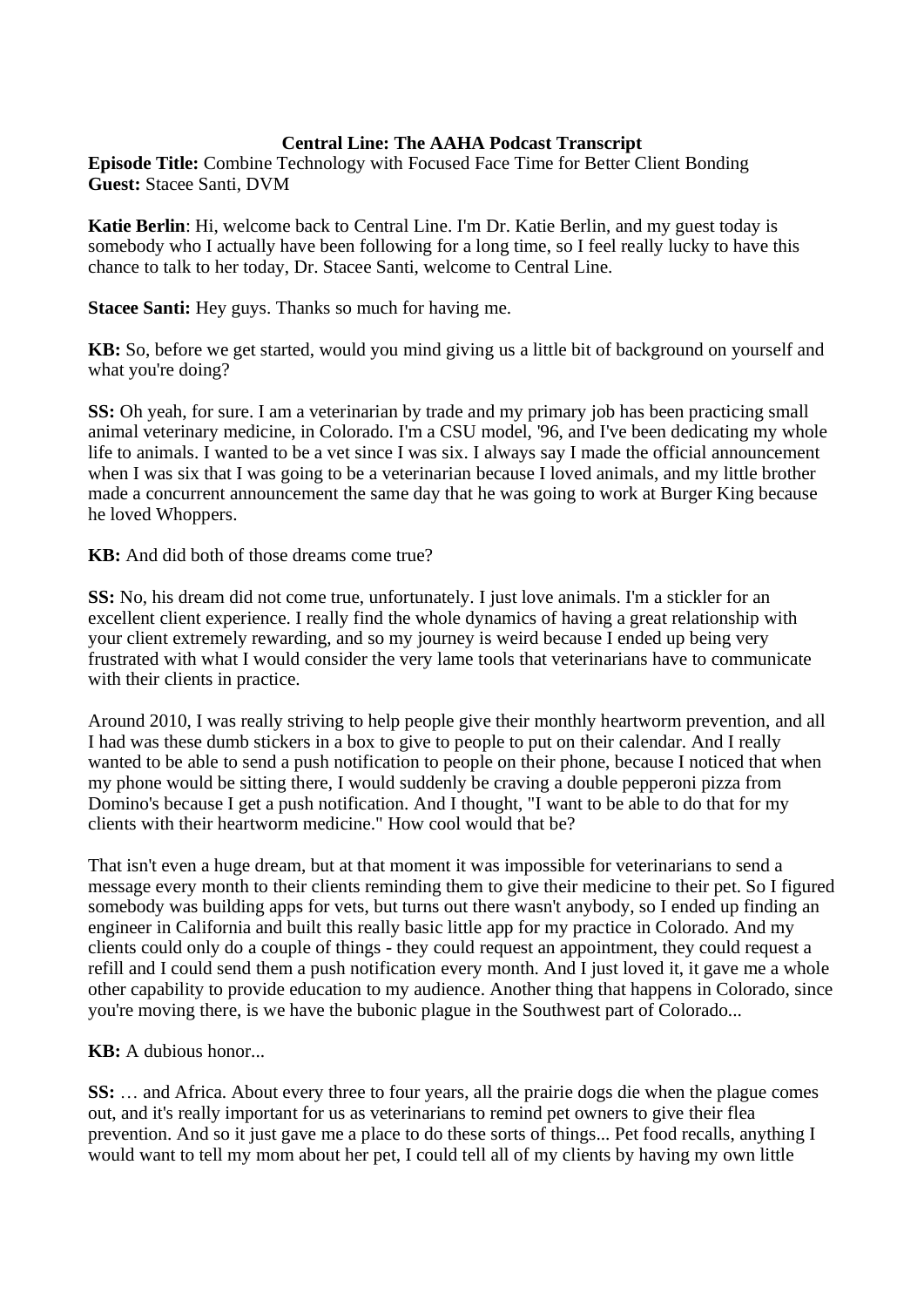communication platform. So... I don't know, I just started adding things to it, and I have a lot of friends in vet med, and they'd say, "Can you build that for me?" I'm like, "I guess so." So on nights and weekends, I'd build like one app a month for a friend, and that turned into two a month, and then five a month, and then I ended up quitting my job in 2016 and officially going all in with my little idea, Vet2Pet.

**KB:** Yeah, that little idea really took off and now there are so many apps available, but that really was... That was like people who were podcasting in 2013, it just was ahead of its time, for sure. And I love that you were just like, "Oh, I'm sure somebody's making this thing." But they weren't, so you did.

**SS:** Yeah, I mean, I'm a vet, I figure I can splint a broken leg with tongue depressors if I need to. I can figure out a way to make it happen.

**KB:** Right. So people who are listening and not watching can't see, but Dr Santi is wearing a shirt that says "Just do it", and that's what you did. You just did it. And that's fantastic...

**SS:** Kind of, I didn't mean to...

**KB:** No, but it's a perfect shirt for you, because I do get the sense that whether it's an app or something else in life, it's like, if you want to make it happen, you're going to do what you can to get it done.

You've probably been asked a million times, but are you like tech everything? I'm addicted to paper planners. I love checking things off on a to-do list with a pen, and it's very difficult to get me out of that mindset. Do you have digital everything, or do you still have holdovers from the analog age?

**SS:** Yeah, no. I think I'm classic in that, people in our profession, we love pens and we love paper, so I currently have a whole bunch of little cat cap pens and I am paper all day long.

I've tried to turn paper note taking into digital and it's just really hard for me, so that's one thing that I just can't give up.

**KB:** I know, also it's funny that we talk about this because this week, I just got this... It's called a Onyx Boox Note Air 2, and it's like a reMarkable... But no subscription required, because you need a subscription for reMarkable now. It's like a tablet that you can write on, and it feels very much like writing on paper, so I'm trying it out because I have stacks of paper that I can't bring myself to get rid of because I might need those notes and it was really getting out of hand. I take a lot of notes now. So I'll get back to you on how that is and whether I've given it up in 20 minutes because I just can't do it, but it's pretty cool right now.

**SS:** That's awesome. I'm such an old school veterinarian that I have a permanent indention in my finger and my nail is misshapen from writing so many SOAPs for so many years. Maybe that's why it's burned in my brain, I just can't let some things go.

**KB:** Yeah, you might lose the dent in your finger if you stop using your pen so... very funny. I'm glad to hear that, brcause it makes me feel less backwards for being so paper-dependent still.

Okay, we are here today to talk about technology. And the subject of today's conversation is actually your idea. You said, "Why don't we talk about our bond with our clients?" and I thought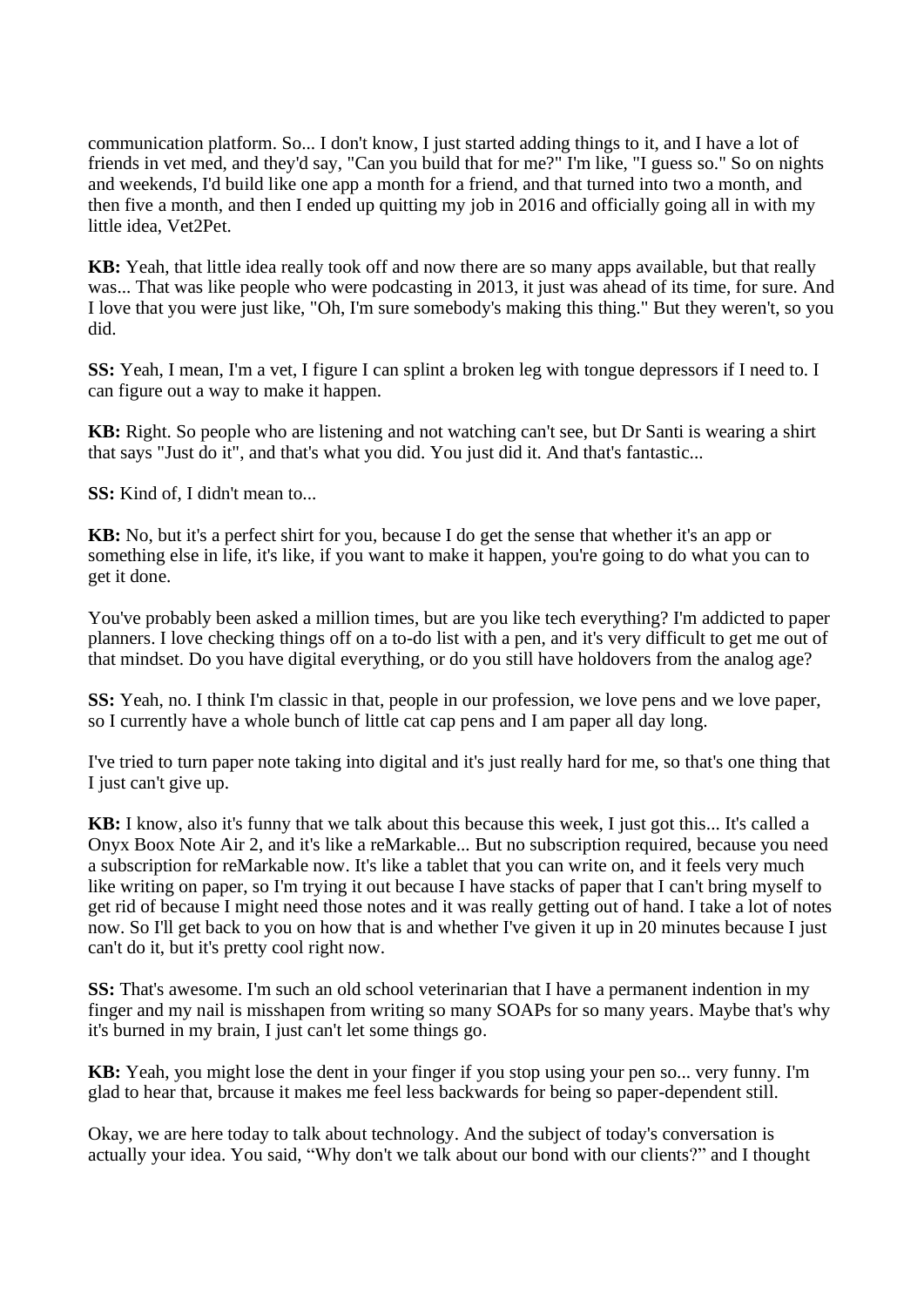that was really interesting because I think a lot of people - at least I know I have thought this way in the past - kind of feel like technology sometimes means having less direct contact with the client. I don't want to make a hair appointment on the phone, I want to do it on an app or on their website. So I just was wondering if you could talk about that a little bit. Do you think that the rise of technology means less connection?

**SS:** Actually, I think it's the opposite. Well, it's a little bit of a classic "it depends" question or answer, I guess. The first thing that we have been blinded by as a profession is the actual bonding rate that we have with our clients. We're operating really off a gut feeling in this department where we think we know which clients are the best ones, and we think we know who would never leave us and who's loyal, and who the top 20% is, and chances are you have a pretty good pulse on who it is, but what we haven't been able to really home in on until recently is actually looking at the data to see how bonded are our clients.

And would it surprise you if I told you that about 37% of clients that you see today will not come back and see you and spend even \$1 at your practice in the next two years?

**KB:** Wow, that seems like a lot. That is surprising.

**SS:** Yeah, a lot. I nearly died when I saw this metric because we were running these stats and trying to understand... We were actually evaluating, how the bonding was going in our loyalty program, and we said, "Well, before we know that we need to know how the bonding is before we start a loyalty program," and it turns out it's quite terrible. And I think we just don't have a good grasp on how bonded or unbonded our clients are. We're very busy, but part of the problem of being exhausted is having to go on a bunch of first dates all the time.

**KB:** Yeah, that's true. I think about being in the exam room and seeing, say, 12 clients and over a third of them are not going to come back - you think of all the energy you pour into those appointments and you're like, "Wait, where are they going? Like, why? What did I do?"

**SS:** Yeah, you keep working because you're a machine, and they keep coming in and you keep trying to do your best and you're always tired. I mean, that's one of the reasons, because part of being a happy, fulfilled, successful veterinarian is having a clientele that you've got trust with, and they know you, you know them, you're on the same page. You're a good match, like peas and carrots. They're a delight to work with because they aren't going to question you, they aren't going to try to have you do weird things, you've found or identified people that you're similar to, they like you, you like them. It's a magical place to be a veterinarian when that happens, but if you're constantly just going on first dates, it's really hard to get to that level. It's more exhausting.

So how come that's happened? I think a couple of reasons is we are heavily dependent on that once a year or twice a year visit being so powerful and so strong that it holds you over till the next time we see you, and you don't stray away or go somewhere else, but where technology fills the gap is in the middle. I'm not suggesting that technology and bots should check you in at your wellness exam and give you your print out, your rule outs... No, I think that's the time to shine with your in-person relationship skills. It's the in-between where you can still have a relationship with your client, a communication engagement strategy that's in technology that kind of tide you over the next time they come in.

**KB:** That makes a lot of sense. I just realized that my dog is snoring behind me, people who have listened to this podcast before have probably heard this sound, but it sounds like someone is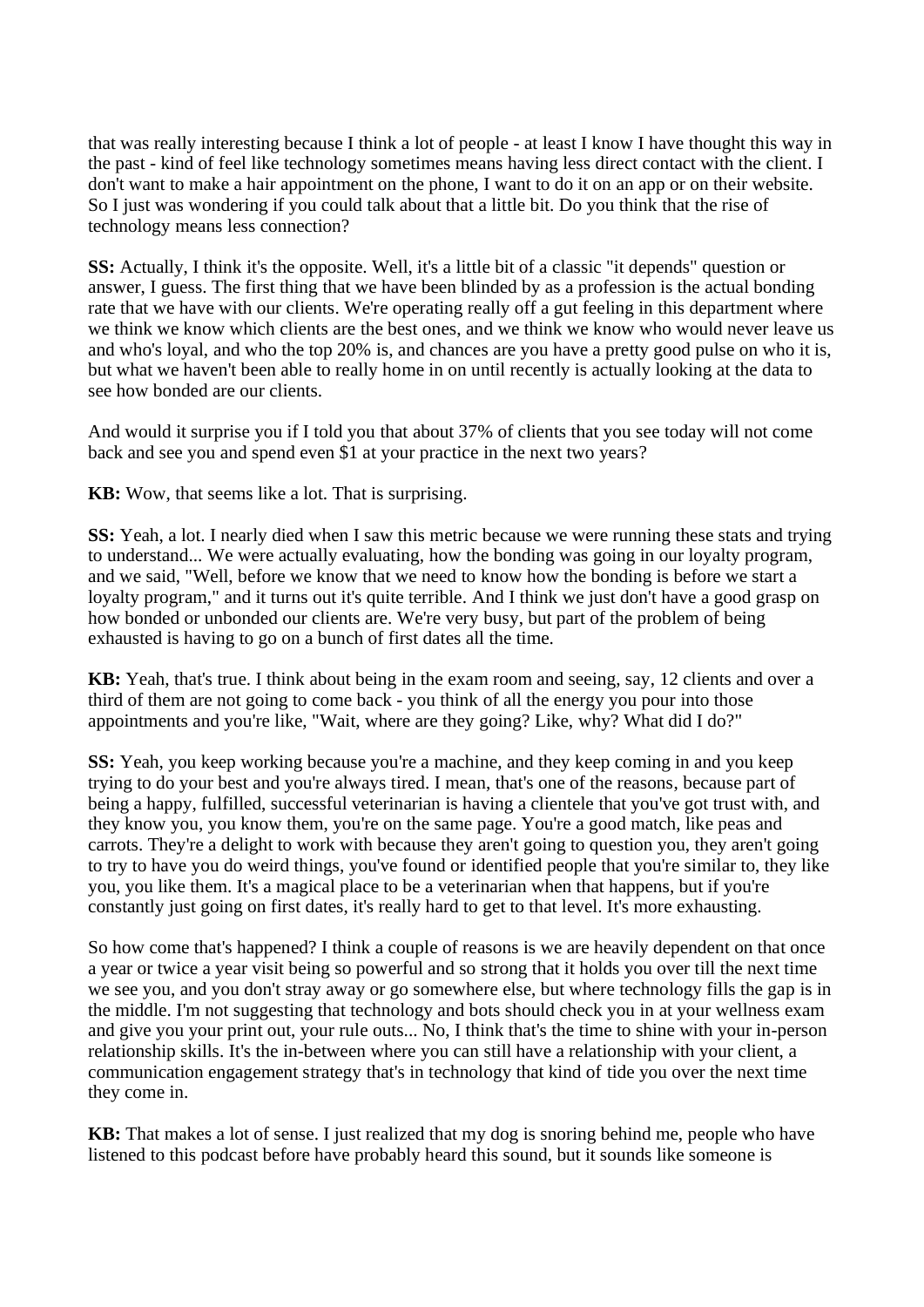opening and closing a drawer, like a creaky drawer behind me over and over again, but it's actually my Chihuahua snoring. So I was going to mute the mic and then I was like, You know what, it's already there, like you're just going to hear it anyway... Sorry, everyone listening, you get to listen to Frank having a really good nap.

But I totally agree with you, and I feel if anything, COVID has shown that to us, right? Because I have friendships that I didn't even have two years ago that have happened online since COVID started. I haven't even met these people in person in some cases, but I feel so connected just because you can send a text when you don't have time to call. I might have a texting relationship with an older friend, when we're used to calling each other, and we don't have as much time to do that. Or we're used to visiting and getting coffee, and we couldn't do that for a long time. So frequency and accessibility of touch points seems like a way to increase that connection. Do you feel like vets and vet professionals in general seem to be a little bit resistant to the idea of introducing technology, or is that a thing of the past?

**SS:** Well, that has always bothered me, when I hear a lot of people, mostly it's outside people, say vets are resistant to technology. Well, let's be honest, vets are resistant like everyone else to bad technology.

And the truth is we haven't had great tools available to us. Even the practice management software scene is a nightmare. A lot of this stuff's really old, a lot of stuff doesn't talk to other stuff. It used to take acts of magical wonders to get your practice software to talk to your X-ray machine, to talk to your laboratory services - it's just hard. So I think when we say vets are resistant to technology, it's a cop-out for people building bad technology.

Because we aren't resistant to change, vets are the most... I know as a veterinarian, my life changed every five minutes at the practice. I'd be doing a dog spay, and suddenly I'm repairing an artery. Or suddenly an emergency comes in, I have to think about something else while I'm doing... I've got to pivot constantly. I might be coming into the exam room to talk to you about your wellness exam on your Golden Retriever. And I've got the vaccines ready and the heartworm spiel loaded, and I realize you have an abdominal tumor, and I've got to have the talk of life with you now.

So yeah, we change. So I always find that comment... I don't know, it rubs me the wrong way. Because I think if veterinarians have tools that work for them, that aren't dumb, of course we're going to use them. If they solve problems, if they're a pain killer to a pain we have, absolutely veterinarians will use them.

**KB:** like that a lot, because I don't like being grouped into a whole generalization like that either. And I think change is hard for everybody. So if you feel like the activation energy to adopting something new is really high, and it's going to be really hard to make that change, then of course it's going to be hard for everyone, because vets and vet teams are really busy. But so many of these solutions can make that better and make life easier, right?

**SS:** Well, that's part of the problem too, if you think about it, is finding the time to get your head up above the forest so you can see if there are other choices for you out here. So a few years ago my husband was welding a fence at our house in Colorado, we live kind of out in the country. And he started a brush fire out here with his welding.

**KB:** Oh no.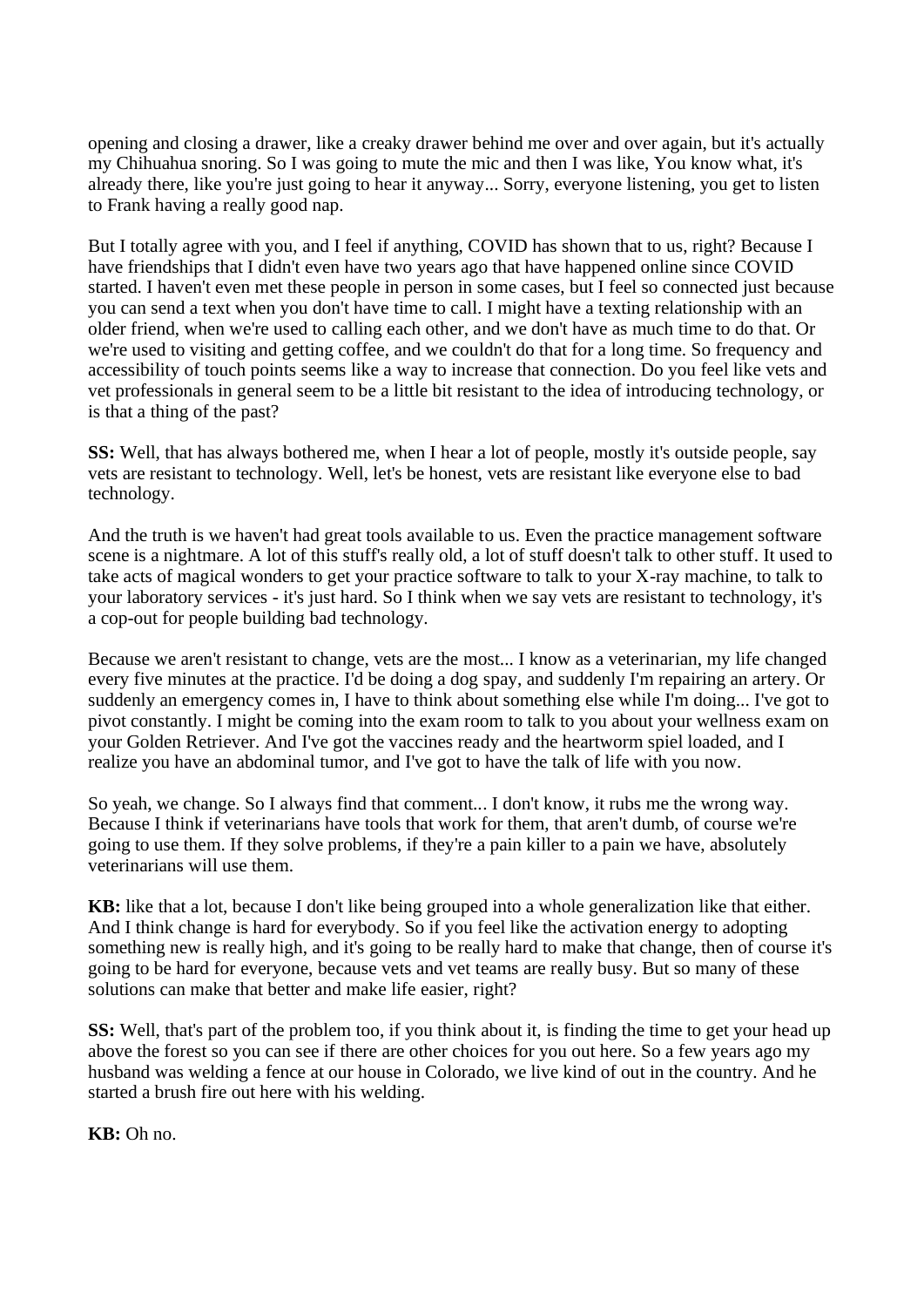**SS:** Right next to our brand new house. I wasn't home, so I didn't get to witness this, I'm glad. But he was telling me later this thing started really growing, the neighbors were starting to come out. And he was shoveling as fast as he could to put the fire out. And he said at some point he had to decide, "Do I keep shoveling, or do I put the shovel down and run for the skid steer? And let the fire go and go get the big machine and come over? What should I... " He's like, "I was really torn." He goes, "I decided to drop the shovel." The fire got three times as big while he went and got his machine. But then he came out... Came over and put it out immediately. He's like, "If I had kept shoveling, I think I would have lost the battle."

And it reminds me of how veterinarians are right now. You're so busy, you think to yourself, "I just have to see all these cases, I just have to keep doing what I do every single day," instead of saying, "Well, I have to carve some space for myself so I can evaluate my operational systems, I can evaluate my processes, I can evaluate what technology I'm using and try to get better-equipped for the next decade." You're going to have to stop at some point and take inventory and do a little work *on* the business instead of constantly being *in* the business.

**KB:** Yeah, that's such a tough thing to do. And there's no reason why your team can't help with that, right? If you're thinking about trying something new, it really helps, I think, to have the team involved in thinking of solutions and in adopting new things.

Because it's very difficult as a team member too to just have this word came down from above that like, "This is what we're doing now, and we all have to learn this new thing." But if everybody's invested in it and in saying, "Okay, right now this is going to be tough," like, "We're switching pins or whatever." But down the road, it's going to do this many new things for us to free us up so that we can actually get out of work on time more often," or, "So that we can fit in one more appointment per day without it taxing the team," or something like that.

And I definitely believe in that, because as a life long team member vs a team leader, it definitely helps, I think, to feel like you have a personal investment in the change too.

**SS:** For sure. If you just look at the simple problem right now that most clinics are facing, which is the phone ringing off the hook. The phone is out of control.

If you can think about...can I go and add texting or two way messaging to my practice? At first, it sounds scary, and you think to yourself, "Oh no, I can't take on more work." But as soon as you start to wrap your head around the fact that, "Hey, I'm not asking my team to do more work, I'm asking them to do work differently." Which means the same people that are calling you, we can divert some of them over into messaging you, which means you can do three conversations to every one phone call, that's going to make you go faster and be more efficient.

So I think where leaders get mixed up is not having those conversations with their team and exploring why. Why do we want do this? It's not like, "Oh look, I bought you this new texting thing and now we're going to start texting with clients." And everyone's like, "Oh my God, I can't." We need to not do it that way. You need to say, "Listen, I've done the math, and if we can cut down one-third of our phone calls and go over here and even have a remote employee help us, this is going to make our life better. And I think if everyone can see the why, they're more inclined to accept the change.

**KB:** I don't know if this happens as much recently, honestly, as it used to, but I remember working for a bigger practice where they went to having a phone room and a front desk so that the people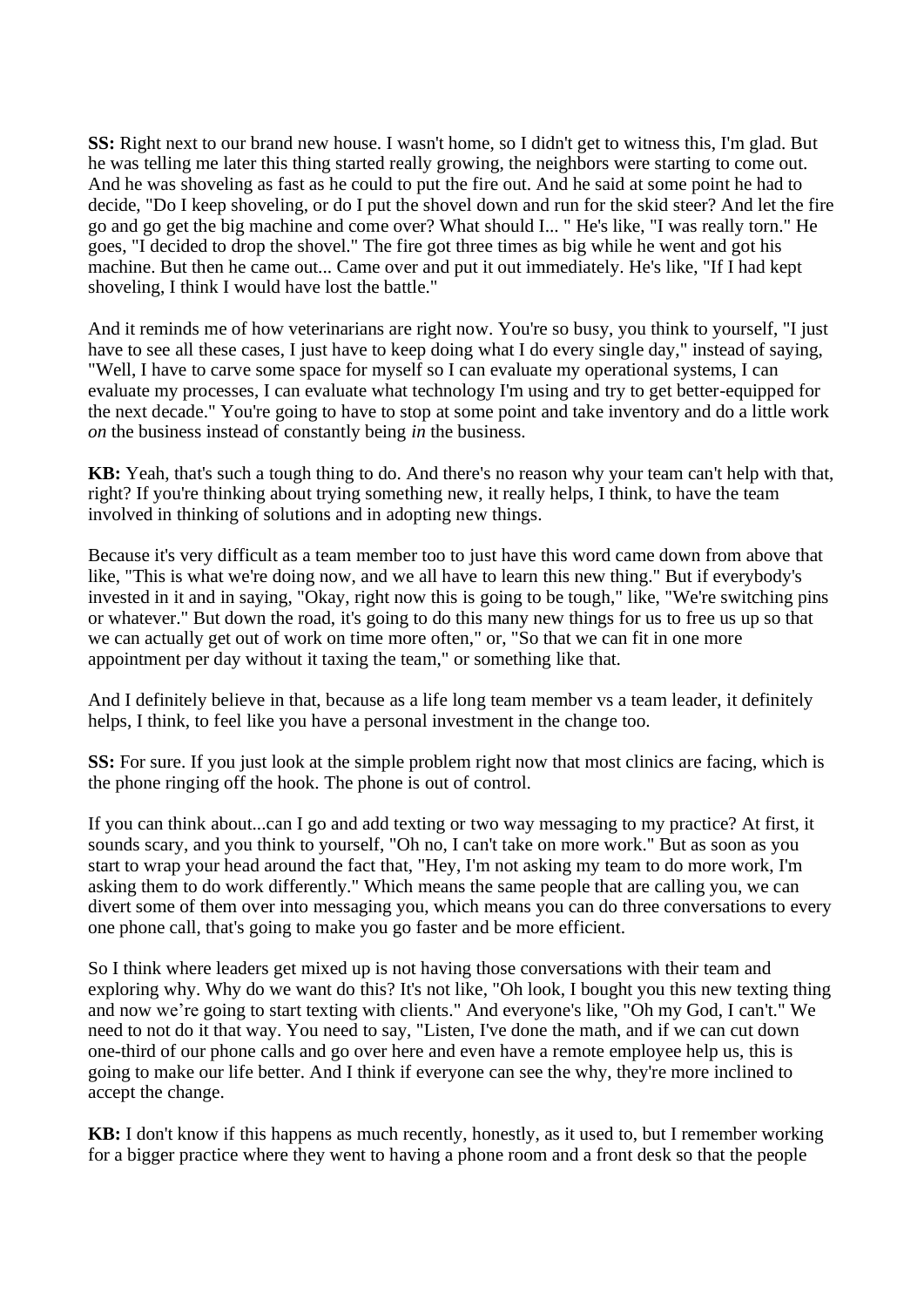who are on the phone weren't trying to help people at the front desk, which is cool. But there were SO many phone calls, and there was a voicemail tree that you went through, and if it wasn't an emergency, a lot of times you might end up leaving a voice mail.

We had a lot of clients say that care has just gotten so impersonal now, and they miss the days when you'd just walk in and there'd be two people at the front desk and you knew them and everybody would just talk to each other. And they wanted that family feel back, which I know is still possible at some practices, but there are just so many pets to help and at a bigger practice, maybe that's not realistic. So how do we keep those people happy who want that family feel, face-to-face interaction, *and* the people who like me don't want to talk to anyone on the phone and want to schedule everything online and then just show up?

**SS:** I think if you explore what people mean when they want the family feel, they want to be not just some number that nobody knows, they want you to recognize them or to at least know their name. It's quite easy actually, if you practice. Take a few minutes to think about what you're doing here in your role as a receptionist or a doctor or a technician. If you're on the front lines with customers, you have to do a few tricks to help you keep the relationship alive. I don't care who you are. I hate going to businesses where I'm just... You go shopping at a store, you walk in, you browse, you leave, nobody even says hi or bye to you, I hate that.

As a vet, we have... It's pretty easy. We've got some tricks up our sleeve. You're coming in with a dog or a cat, that's probably different than the other dogs or cats coming in around your appointment time. So if you're walking in with a Frenchie, I got a hot chance in knowing who you are. So it's being a little prepared about who's coming in on your schedule, and also shoring up your systems, if you need to hire somebody to be a greeter and a welcomer to make people feel special.

Why not? This is a high school job. This is a young person. This could be a number of people you could hire to be the greeter and help cheat a little, pass notes to the doctor, "This is so and so, you saw him last year, the kid went to Disneyland." Whatever you gotta do, make notes and use it in conversation. And by all means, don't say stuff like, "Who are you?"

I'm sure it's same for you, I run into people I know that I've worked on their animal and I forgot who they are. I know who the animal is, but I cannot remember their name, and I can't remember the details. And they'll be like, "Doctor Stacee." I'm like, "Oh my God, it's so great to see you." And then I ask questions. How are they? How's the family? That's an easy one, right? Because it could be kids, it could be dogs...

I try to get some clues to give me... If I don't know who they are, they never probably know I don't know who they are. People just want you to smile, they want to feel special. They don't have to have this red carpet experience, but what they don't want is to just be treated like they don't matter.

**KB:** Yeah, and in a way, having more ways for them to reach you or to be in contact with you, like two-way texting, so they don't have to sit on hold forever or leave a message, is actually feels more personal, because it's more like, "Oh I have a direct line to them."

This is the theme that comes up over and over again: How do you change processes in your hospital if you're not in a position of leadership if you're not somebody who has the power to institute hospital-wide change? Anybody can start taking notes or putting little alerts on the account. New baby born, such and such time.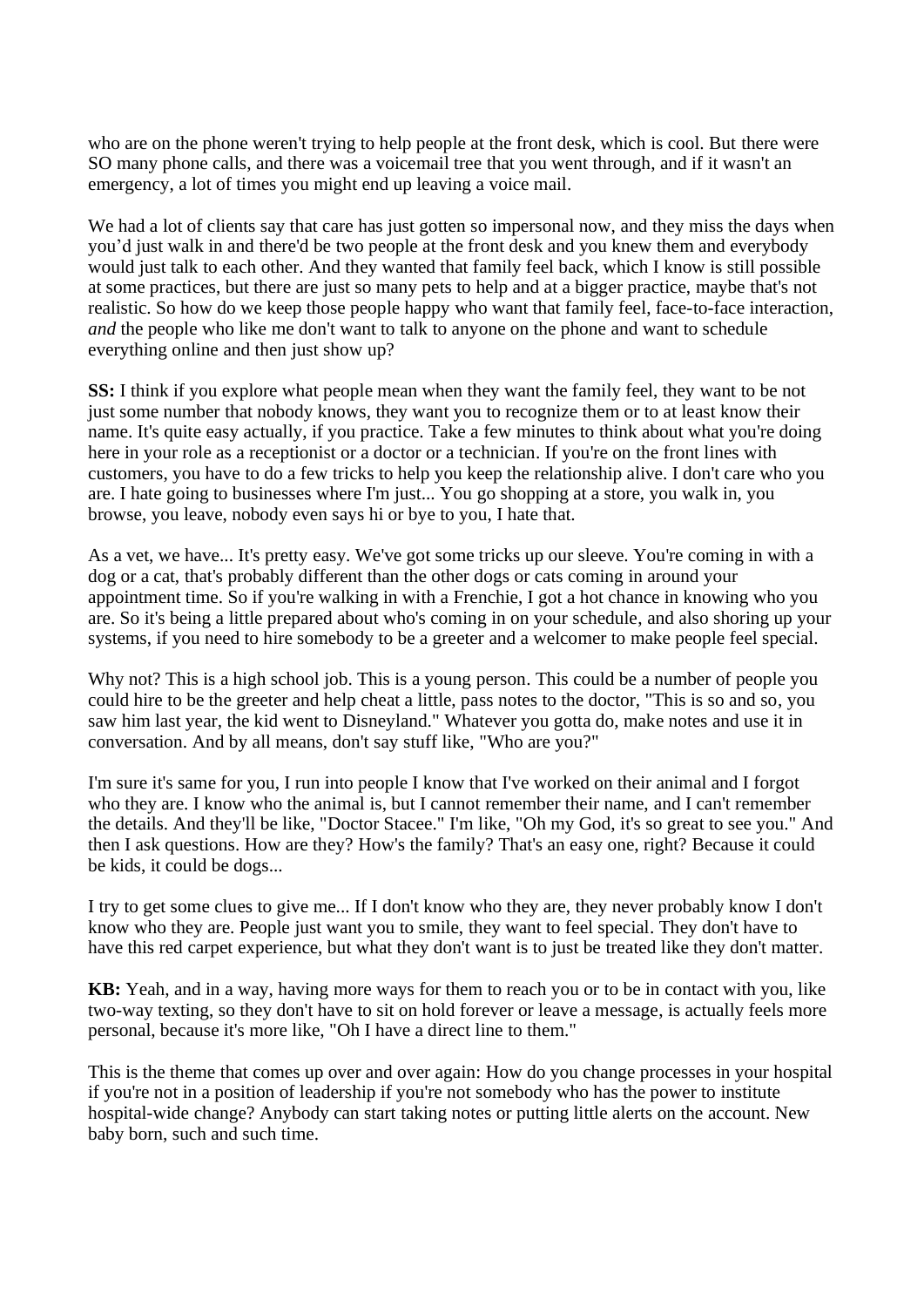I remember doing that with one client - I just made a note when they had their first baby, and they kept coming to me after I switched to a hospital that was 30-35 minutes away from them. Because they just thought that I cared, and I did. I wanted to remember that they had a baby and his name was Samuel. I still remember that.

**SS:** These are tricks. And if you are in client service industry, which you are, you have to adopt some of these so people feel special. Like another trick, if I flat out don't know you - let's say I'm a new receptionist, I don't know anybody, I'm trying to fit in. You can certainly go up to somebody you never met before and say, "I haven't met you before, but my name is Stacee, and I'm going to be taking care of you today and so along the way, if there's anything you need, I'm your girl. Now, my job is to get you checked in and I'm going to get you with your doctor." That's one time I do that, and then the next time I know they're a friend.

I think where we need to train is on some basic people skills and not doing these things means people will probably blame technology - this place has changed, this place is not the way it used to be. You're too big for your britches now. I've paid for the wing of this practice, all of that. I've been there, because I grew my practice from small to big, but it's all about getting the people on the front lines to do some of these relationship building things that make people feel good.

**KB:** And it makes you feel good too when you do them, just to see the client smile and be like, "Yeah, he's doing great. My son's doing great, thanks for asking." That makes the interaction so much better for us too, but it's so easy to not do it when we get busy and we're all really busy right now.

**SS:** That's so true.

**KB:** So I feel like there are a lot of people who are going to be surprised by the number that you mentioned - the client bonding number - and they might feel like even if they're not doing these exact things, they have a good rapport with their clients and maybe are feeling a little frustrated listening to that and saying, "Okay, I may not be asking them about their kids by name, but I thought we had a good relationship in that exam room." Why do you think it is that we have trouble keeping clients bonded to us apart from not doing those extra steps that you were talking about even just if an appointment goes well, why do you think clients don't come back?

**SS:** Well, I think if you look at what primarily drives loyalty from a pet owner to a veterinary practice, it's going to be some basic things like location, that's one, we can't really change that. Accessibility, that's one. I can't get in, I've been your client for 10 years and I can't get in for three weeks, that starts to affect the feeling. I have a question, I want to talk to you in between the visit, that's another one. Personalized care, knowing that you matter, that's another one. The way that the doctor talks to the client so that we're not over-talking to them or under talking to them, so making sure that what we're saying is landing. That's another one.

I'll just say it's not about the price actually, but the more expensive you are, the better you have to be on some of this fluff stuff, and if you don't want to be or you can't be, then you're probably going to be decreasing your price or else people are going to start saying, "You're too expensive." People generally say you are too expensive when they aren't getting the value that they want. It also could be you're just a flat-out mismatch, if you're giving this great Ritz-Carlton experience and you've attracted somebody that is more of a Tractor Supply person, that happens too.

So recognizing when you're not resonating with a client - it might be good to just own that. I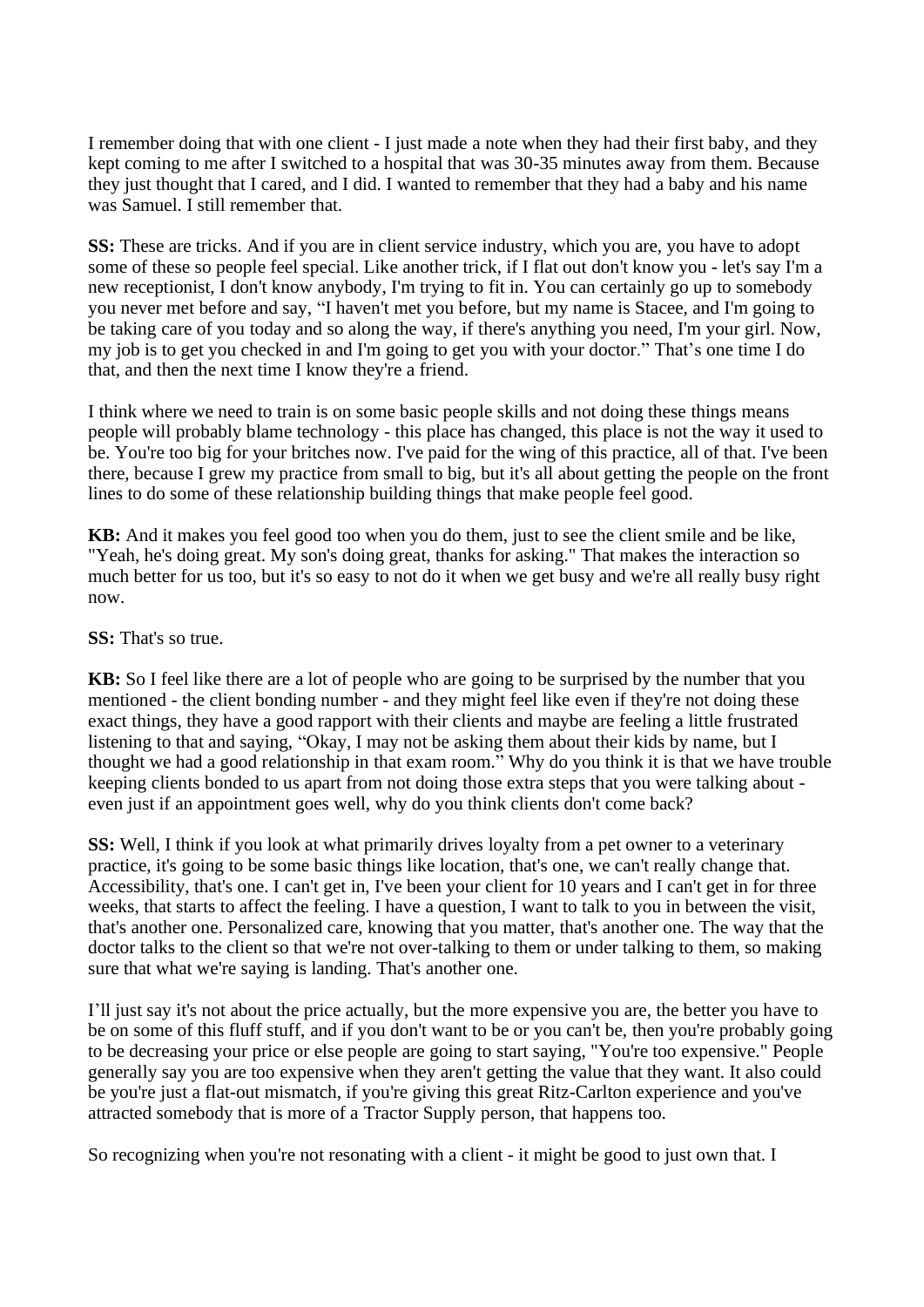remember one guy came into my exam room one time, and his dog had grade 22 dental disease. And he was there just for the rabies shot every three years, and I'm like, "Well, your dog needs a dental so bad. It's so horrible." And he's like, "No, I only want the rabies shot." And I just told him, "I'm not your girl. I respect your viewpoints, but we aren't a match. I'll give you the rabies shot, but let me give you some references to some other practices." And that might sound like, "Oh, I can't believe you did that." But it's only going to frustrate him if I keep recommending a dental every time and making him feel bad and he has zero intention of ever doing it.

**KB:** Right. And that's the spot that somebody else could have to see you, who does want your recommendations and who is going to want to do those things that you find on the exam, whereas he could never do it, and I think we've all had that client for sure.

I remember having a very similar interaction in my very first year in practice, and I was brand new at this, and the client went out to the front and complained to the front desk that I had been too pushy because he'd been coming here forever, and he just wanted the rabies shot. It was exactly the same thing. I found a heart murmur or dental disease or something, and I was "just trying to take his money," and I remember my boss saying, "Rabies-only clients aren't really ones that we feel that bad about losing." And that made me feel so much better because we didn't have that many clients. It was 2009, and the economy was really bad. And that was a good lesson to learn so early. It wasn't that we wanted him to go away and not take care of his pet, but if that exam doesn't result in any better care for the pets, then it's not necessarily something to sink all of your energy into.

**SS:** Well, and the opposite is true as well. I don't know if you recall, but years ago, Humane Society started offering spay/neuter and full service dentals to the general public, and there was a huge panic that, "Oh my god, we're going to lose all of our clients, they're going to go over and get the \$89 dog spay. And they're not going to come to Riverview and get the \$300 dog spay.

Well, that actually didn't happen because the people that want the \$300 dog spay with all the bells and whistles aren't comfortable getting the cheaper version, which doesn't come with the bells and whistles. So if a client that wants that ends up at the shelter, they might also be a mismatch.

Think about when you travel, what kind of hotel you're going to stay at - sometimes this one's better, sometimes that one's better. It's a personal decision, and I think veterinarians have this mentality that you have to be everything to everybody all the time, and it's exhausting, and it actually doesn't even make sense when you say it out loud.

**KB:** Yeah, that's a losing battle for sure. That hotel analogy is really good - like I can't afford the Ritz Carlton, but then I don't expect the Red Roof Inn to be like that. It makes total sense and you're right. People need different things out of different experiences, and knowing your client is so important and everybody in the practice can learn who that client is.

I really want to make sure that in these conversations we have actionable things that anybody in the practice can do regardless of their role. So for my last question to you, if you're in a practice and you're not on the leadership team, but you want to start doing what you can to improve that client bonding, aside from what you've already said, what's maybe one other tip that you could give to veterinary teams to start stepping this up and learning who your client is and how they want to be related to?

**SS:** I think the best thing teams can do is forward book the best clients. And there was an initiative years ago to forward book every client.